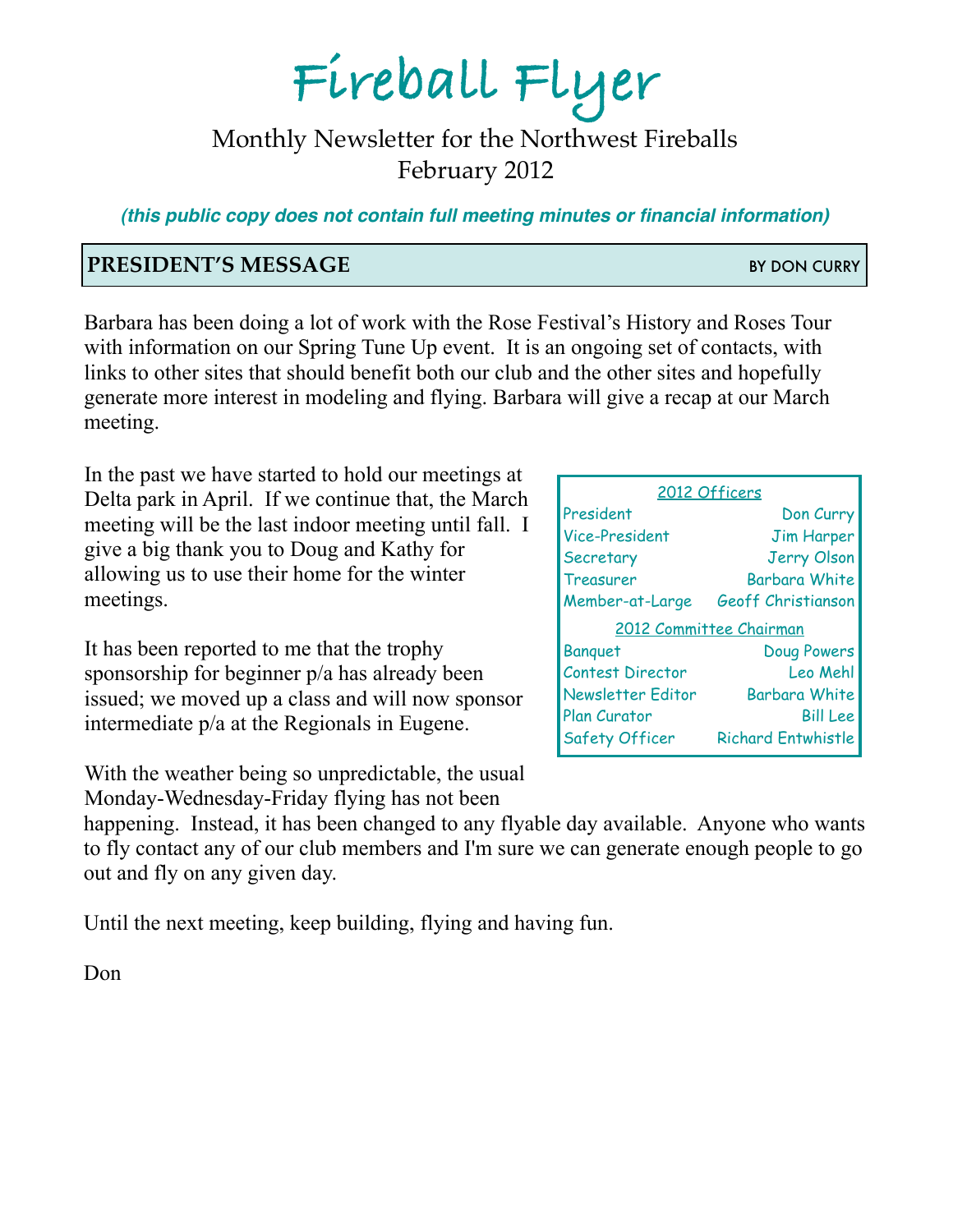#### **MEETING MINUTES, 12 FEBRUARY 2012** SUBMITTED BY JERRY OLSON, SECRETARY

#### *(this public copy contains only a summary, not the full meeting minutes)*

Thirteen members attended the meeting. The agenda was approved with one modification, the previous meeting's minutes were read and approved and the treasurer's report for the previous month was read and approved.

Doug Powers reported on the annual Banquet. The event was very successful. It was held at Jubitz's and they were very accommodating and cooperative to our needs. The event was well attended and all present appeared to have had a pleasant evening.

Contest planning continued, with discussion about staffing needs and projects to be completed before the contest. All is on schedule.

Circle repairs: the circle is deteriorating and in need of repairs. We will continue to investigate repair options.

There was a brief discussion of sponsoring trophies for the PA Beginner event at the Northwest Regionals contest. A motion

was made to sponsor the trophies, \$30 cost, and it passed.

A representative from The Portland Rose Festival has contacted the club. This year's festival will have an aviation theme. Festival organizers have expressed in interest in including model aviation in its 2012 History and Roses Tour guide.

| <b>CALENDAR</b> |
|-----------------|
|-----------------|

| 03/03     | Fun Fly #3, Salem           |
|-----------|-----------------------------|
| 03/11     | <b>March Meeting</b>        |
| 04/07     | Fun Fly #4, Eugene          |
| 04/08?    | April Meeting/Easter        |
|           | 04/20-22 Jim Walker Contest |
| $05/13$ ? | May Meeting/Mother's Day    |
|           | 05/25-27 Regionals Contest  |
| 06/10     | June Meeting                |

Gary Harris introduced a discussion on our participating in this year's Hillsboro Air Show. In order to conduct a proper demonstration , we will have to have sufficient members available to staff the demonstration on all three days. Gary will find out the dates for the air show and report to the club.

The March meeting was scheduled and the meeting was adjourned.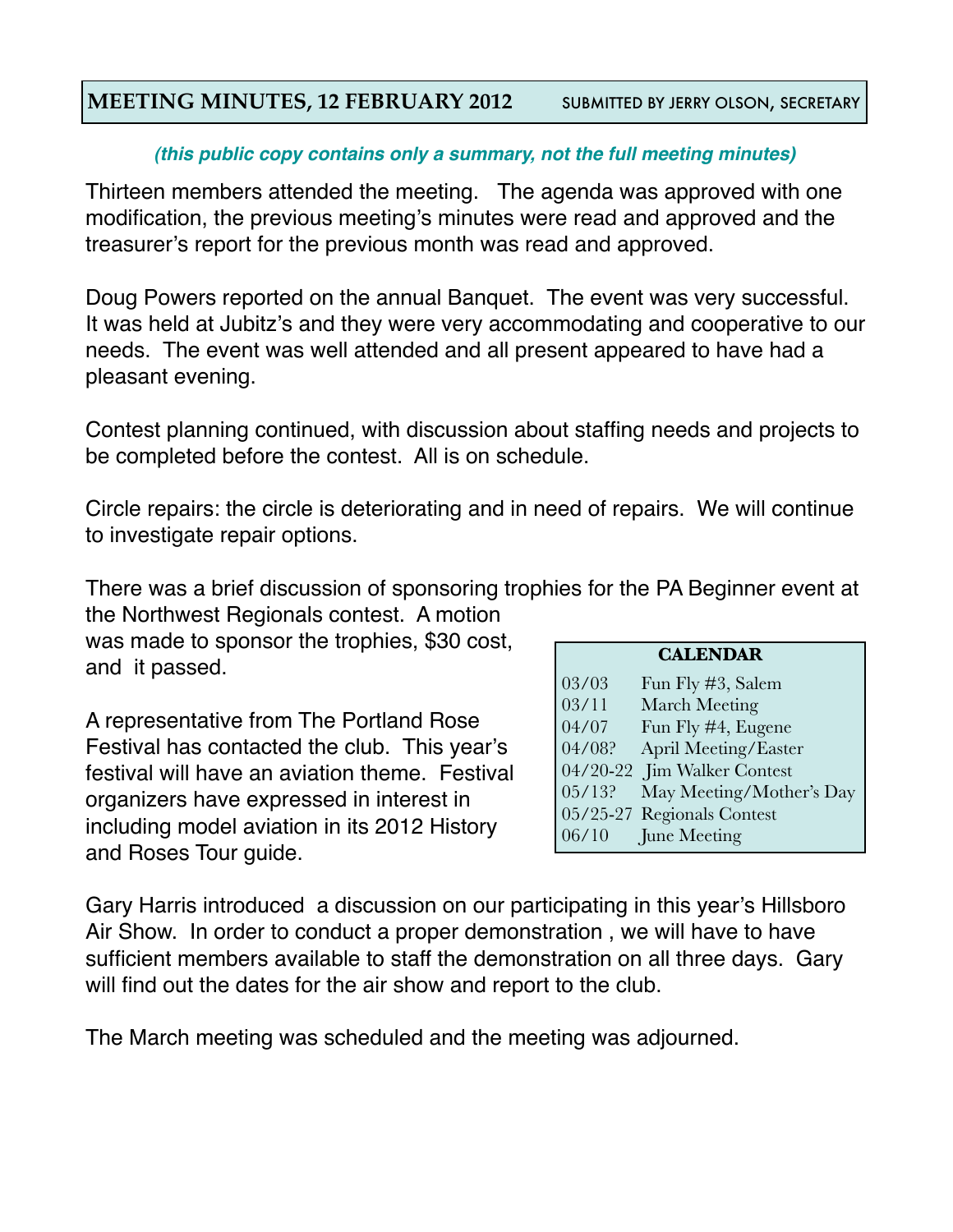

February 2012 Club Meeting. Clockwise, from far left: Jerry Olson, Jim Harper, Geoff Christianson, Don Curry, Doug Powers, Mark Hansen, Gary Harris, Alice Cotton-Royer, Dave Royer, Bill Lee, Leo Mehl, Richard Entwhistle. *Barbara White photo*

#### **CONTEST REMINDERS**

Area-wide flying competitions and informal flying events continue. Flying Fun #3 (Salem, March 3rd) and #4 (Eugene, April 7th) are next in line, followed by our contest on the third weekend in April and the Northwest Regionals in Eugene over the Memorial Day weekend. For details, including posters and entry forms, check out "Where the Action Is" at FlyingLines.org.

Entry packets for Regionals should be going in the mail around March 1st; if you competed there in the past, keep an eye out for your very own invitation and advance entry form.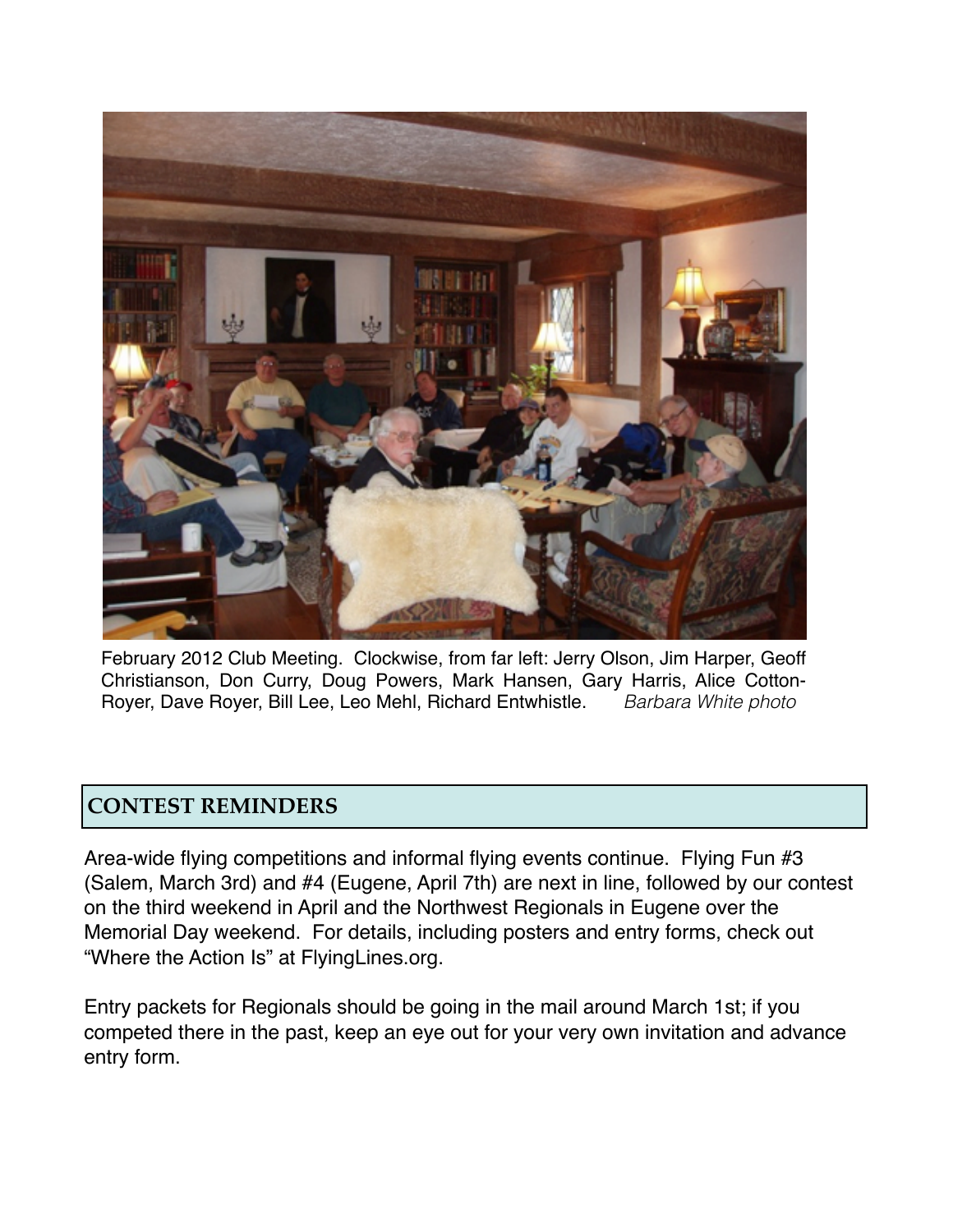

# **The 2012 Jim Walker Memorial Spring Tune-Up! East Delta Park, Portland, Oregon April 20th, 21st and 22nd**

#### Friday, April 20

**RECORD RATIO SPEED: 9:00am - 11:00am, resumes at end of Northwest Clown Racing until done, all speed classes. At the conclusion of the speed event, the paved circle will be made available for Stunt practice. Also on Friday, the grassy areas adjacent to the paved circle will be open all day for practice flying of all types.** 

**NORTHWEST CLOWN RACING: 11:00am until completed (no later than 2:30pm, earlier if fewer entries)** 

#### Saturday, April 21

**HIGH PERFORMANCE 1/2A COMBAT: 10:00am, to be flown over grass circle #3, double-elimination. AMA "Kill" rules in effect.**

**NORTHWEST PROFILE STUNT: 9:00am - Noon, to be flown over the paved circle.** 

**CLASSIC-NOSTALGIA STUNT: 1:00pm - until completed, to be flown over the paved circle.** 

**OLD TIME STUNT: 10:00am - until completed, to be flown over grass circle #2.**

#### Sunday, April 22

**NORTHWEST 80mph COMBAT: 10:00am, to be flown over grass circle #2, doubleelimination. AMA "Kill" rules in effect.**

**RECORD RATIO CARRIER: 9:00am - 3:00pm, all AMA and Northwest classes.** 

**SKILL CLASS PRECISION AEROBATICS: 9:00am - until completed, to be flown over the paved circle.**

#### General Information

**CONTEST DIRECTOR: Leo Mehl, keomehl80@hotmail.com, 503-257-5005** 

**AMA SANCTIONED EVENT: Current AMA membership is required of all entrants. Flyers can join or renew their membership at the event. Stunt BOM appearance points will be calculated: if you build the plane, you will receive up to 20 appearance points, if you finished an ARC, up to 10 appearance points, and if the plane was an ARF or built or finished by others, zero appearance points.**

**ENTRY FEE: \$20 for the first event and \$5 for each additional event, up to a maximum of \$30 for the entire contest.**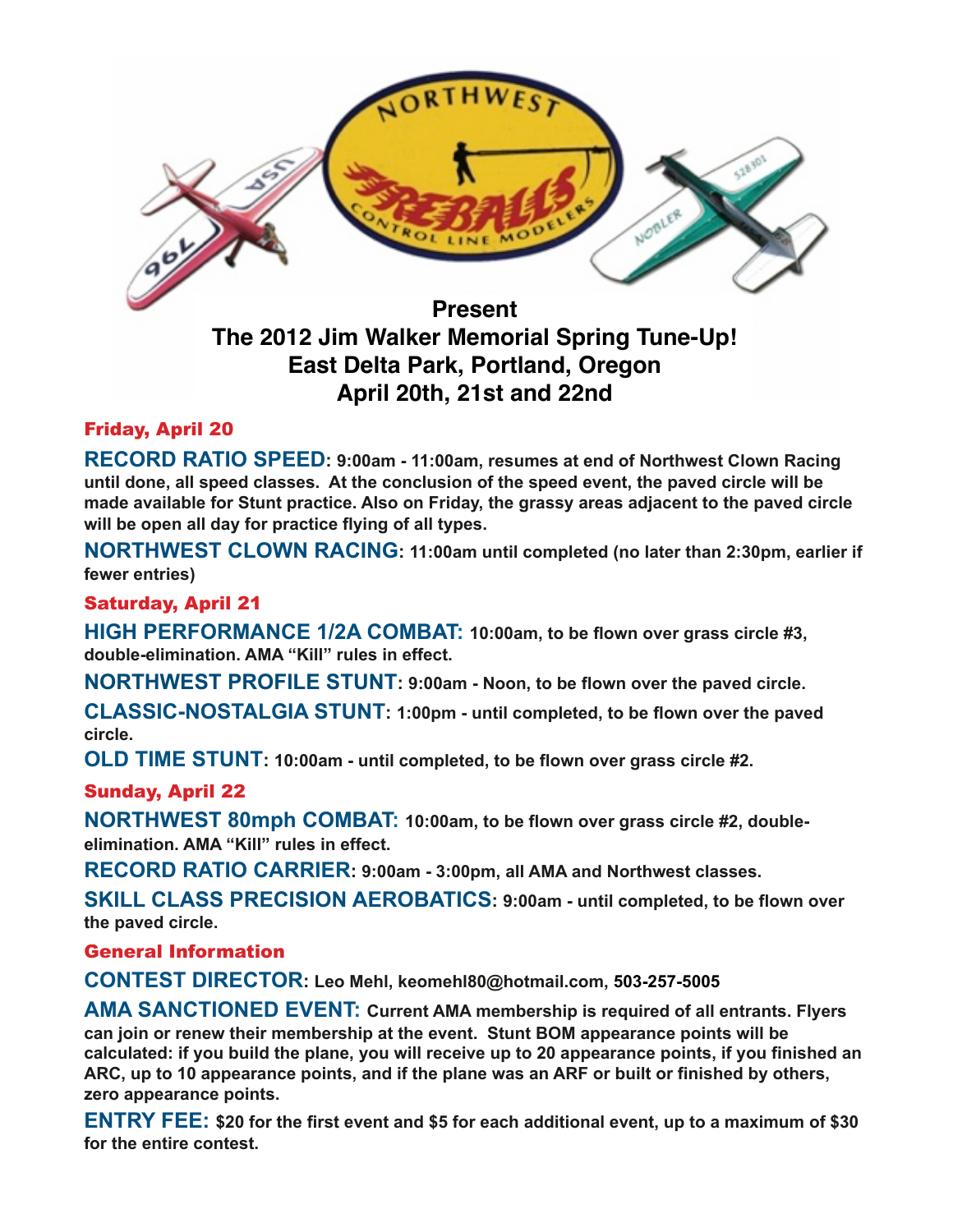

#### **Dear Control-Line Fliers:**

Pacific Northwest control-line model aviation clubs would like to invite you to attend the 42nd annual Northwest Control-Line Regionals on Memorial Day Weekend, May 25-26-27, 2012.

The Regionals this year offers 40 separate competition events. Trophies and/or merchandise prizes are offered in all events, along with special category grand championship trophies.

The contest will be held at Eugene Airport in Eugene, Oregon. Camping, rest rooms and food concessions will be available on site. Motels, restaurants and RV camping are within a short driving distance.

This AMA AA-sanctioned contest features four PAMPA classes of Precision Aerobatics, Old-Time Stunt, Classic/Nostalgia 30 Stunt, sportsman and expert classes of Profile Stunt; AMA Fast, High-Performance 1/2-A, 80-mph and Vintage Diesel Combat; Profile, Class I, Class II, .15, Sport 40 and Nostalgia (profile and Class I/II) Navy Carrier; Mouse I, Northwest Sport, Northwest Super Sport, and Northwest Flying Clown Racing; Precision, Sport and Profile Scale; and 1/2-A, 1/2-A Proto, A, B, C, D, FAI, Jet, Sport .21, .21 Proto, Formula 40, F2D Proto and Northwest Sport Jet Speed.

Information about the contest and copies of the contest flyer, advance entry forms and a link to information on local accommodations can be downloaded from the flyinglines.org website. Rules for Northwest competition events also can be found at flyinglines.org.

Further information on the Regionals can be obtained from the contest director, John Thompson, 2456 Quince St., Eugene, OR 97404, e-mail <u>JohnT4051@aol.com</u>, or phone (541) 689-5553.

**Sincerely, John Thompson Contest Director Northwest Regionals Management Association**

*The 42nd annual Northwest Control-Line Regionals Contest Director: John Thompson, 2456 Quince St., Eugene, OR 97404 — [johnt4051@aol.com](mailto:johnt4051@aol.com)* Sponsored by the Northwest Regionals Management Association

*\_\_\_\_\_\_\_\_\_\_\_\_\_\_\_\_\_\_\_\_\_\_\_\_\_\_\_\_\_\_\_\_\_\_\_\_\_\_\_\_\_\_\_\_\_\_\_\_\_\_\_\_\_\_\_\_\_\_\_\_\_\_\_\_\_\_\_\_\_\_*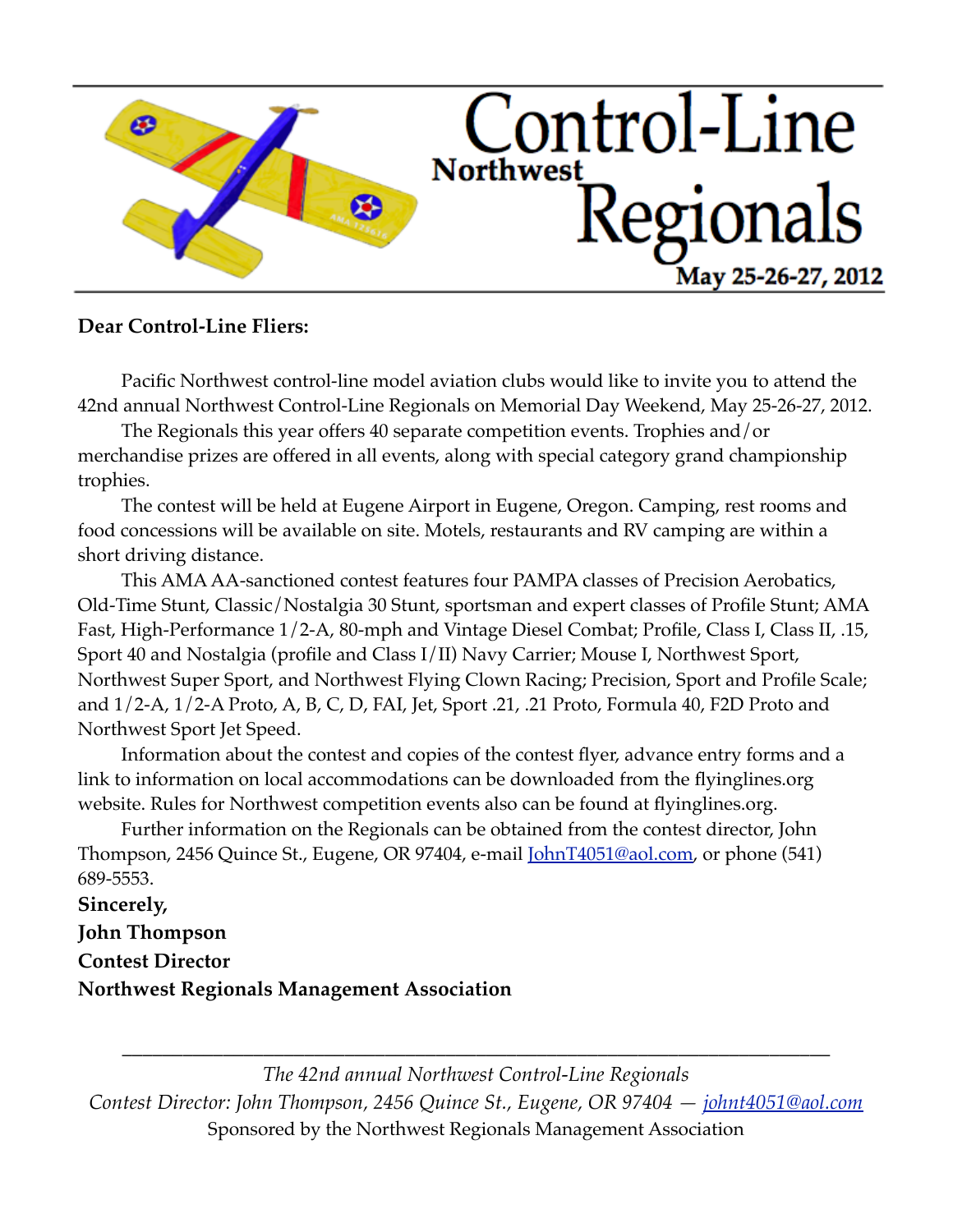## **WHAT HAVE YOU BEEN UP TO THIS WINTER??**

#### **A little background on last month's photos:**

Dave and Alice, retired musicians who met on the bandstand, devote the majority of their home basement to a workshop. In this space they and their grandchildren build model airplanes and Christmas toys, work on school projects and build and paint various wooden models and toys from craft stores. They believe that you don't have to be rich to have a lot of creative fun and to share in the abundance of life!

With two large work tables in the Royer Basement Workshop, they are often found working at the same time. Alice has a section of her table devoted to her airplane projects and another portion devoted to facilitating the projects of her grandchildren.



Alice's Sterling Mustang project is started but she plans to move into building a couple of whippowered control line planes, made by Black Hawk Models in California, for student projects and for fun. She teaches math artistry, flight and technological engineering projects for kids at Village Home Education Resource Center. She develops many of these projects in the workshop, such as the rubber-powered tissue model called a Squirrel, designed by Canadian teacher Darcy Whyte, and other hand gliders and rubber-powered planes by American teacher Slater Harrison from New Jersey. They can both be found on the web.